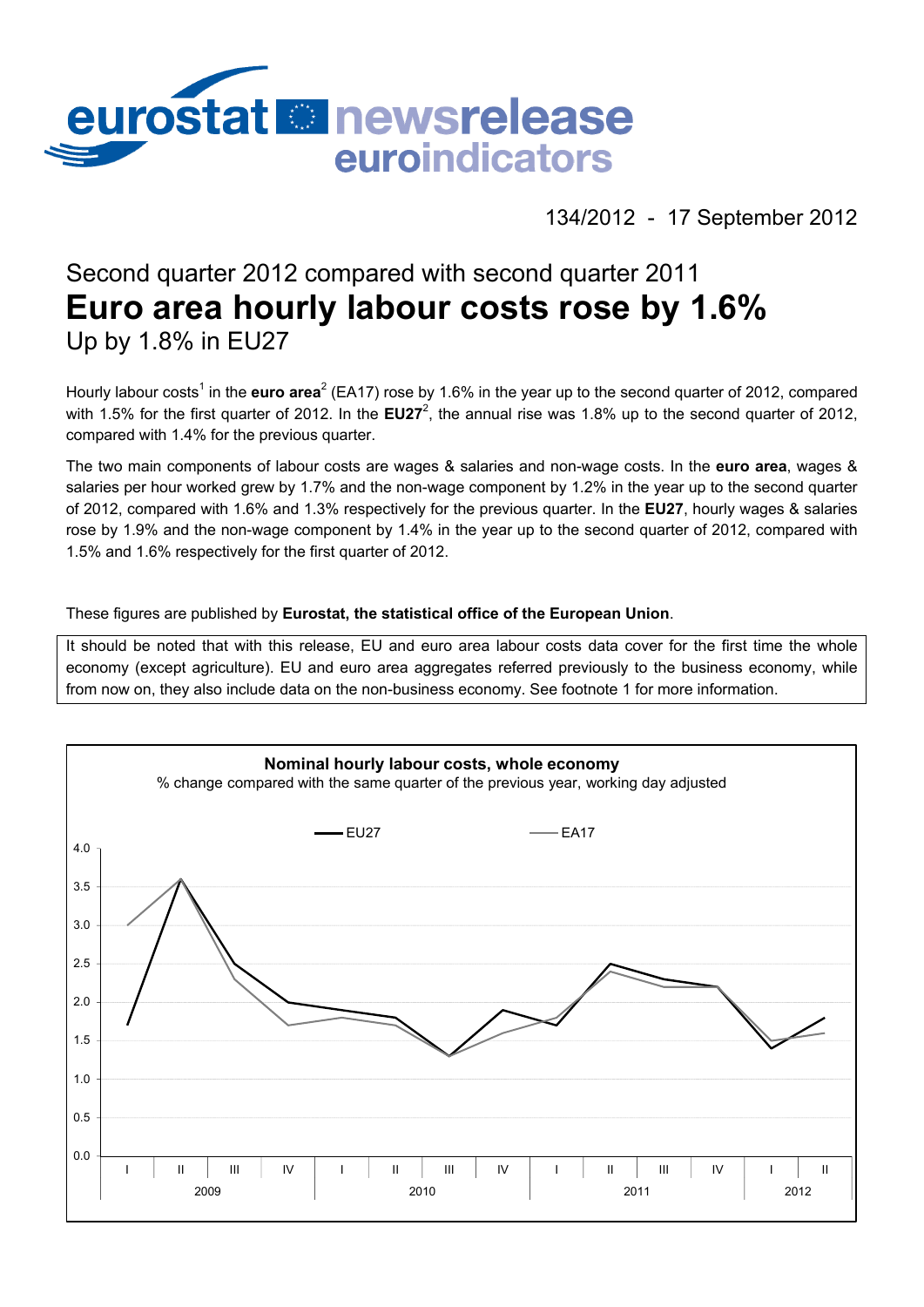# **Business and non-business economy**

Hourly labour costs for the business economy in the **euro area**<sup>3</sup> rose by 2.0% in the year up to the second quarter of 2012, compared with 1.6% for the first quarter of 2012. In the EU27<sup>3</sup>, the annual rise was 2.3% up to the second quarter of 2012, compared with 1.5% for the previous quarter. Hourly labour costs for the mainly non-business economy rose by 0.5% in both the **euro area** and the **EU27** in the year up to the second quarter of 2012, compared with 1.2% in both zones for the first quarter of 2012.

A breakdown of the business economy by economic activity shows that in the **euro area** hourly labour costs rose by 2.3% in industry, by 2.1% in construction and by 1.9% in services in the year up to the second quarter of 2012. In the **EU27**, labour costs per hour grew by 2.6% in industry, by 2.3% in construction and by 2.2% in services.

# **Member States**

Among the Member States for which data are available for the second quarter of 2012, the highest annual increases in hourly labour costs for the whole economy were registered in **Romania** (+7.1%), **Finland** (+4.9%), **Bulgaria** and **Latvia** (both +4.8%), and the lowest in **Ireland** (+0.4%), **Spain** and the **Netherlands** (both +0.5%).

In the business economy, the highest growth rates in the year up to the second quarter 2012 were observed in **Romania** (+7.3%) and **Hungary** (+6.3%), and the lowest in the **Netherlands** (+0.3%).

In the mainly non-business economy, the highest increases in the year up to the second quarter 2012 were recorded in **Romania** (+6.1%) and the **Czech Republic** (+5.3%), and the largest decreases in **Portugal** (-5.9%) and the **United Kingdom** (-1.1%).



\* Not working day adjusted

- 1. With this release, Eurostat publishes for the first time Labour Cost Index data for NACE Rev. 2 sections B to S. The aggregate is referred to as "Whole economy" for the purpose of simplification. For the EU and EA aggregates, these series are available from 2008 onwards. The previously published aggregate (NACE Rev. 2 B to N) is referred to in this News Release as "business economy". The aggregate of NACE Rev. 2 sections O to S is referred to as "mainly non-business economy". Please note that any private firm providing services in any of the sections O to S (e.g. education or health services) is also included in this aggregate. For more details on the definition of the NACE sections, please see the methodological notes.
- 2. The euro area (EA17) consists of Belgium, Germany, Estonia, Ireland, Greece, Spain, France, Italy, Cyprus, Luxembourg, Malta, the Netherlands, Austria, Portugal, Slovenia, Slovakia and Finland. The EU27 includes Belgium (BE), Bulgaria (BG), the Czech Republic (CZ), Denmark (DK), Germany (DE), Estonia (EE), Ireland (IE), Greece (EL), Spain (ES), France (FR), Italy (IT), Cyprus (CY), Latvia (LV), Lithuania (LT), Luxembourg (LU),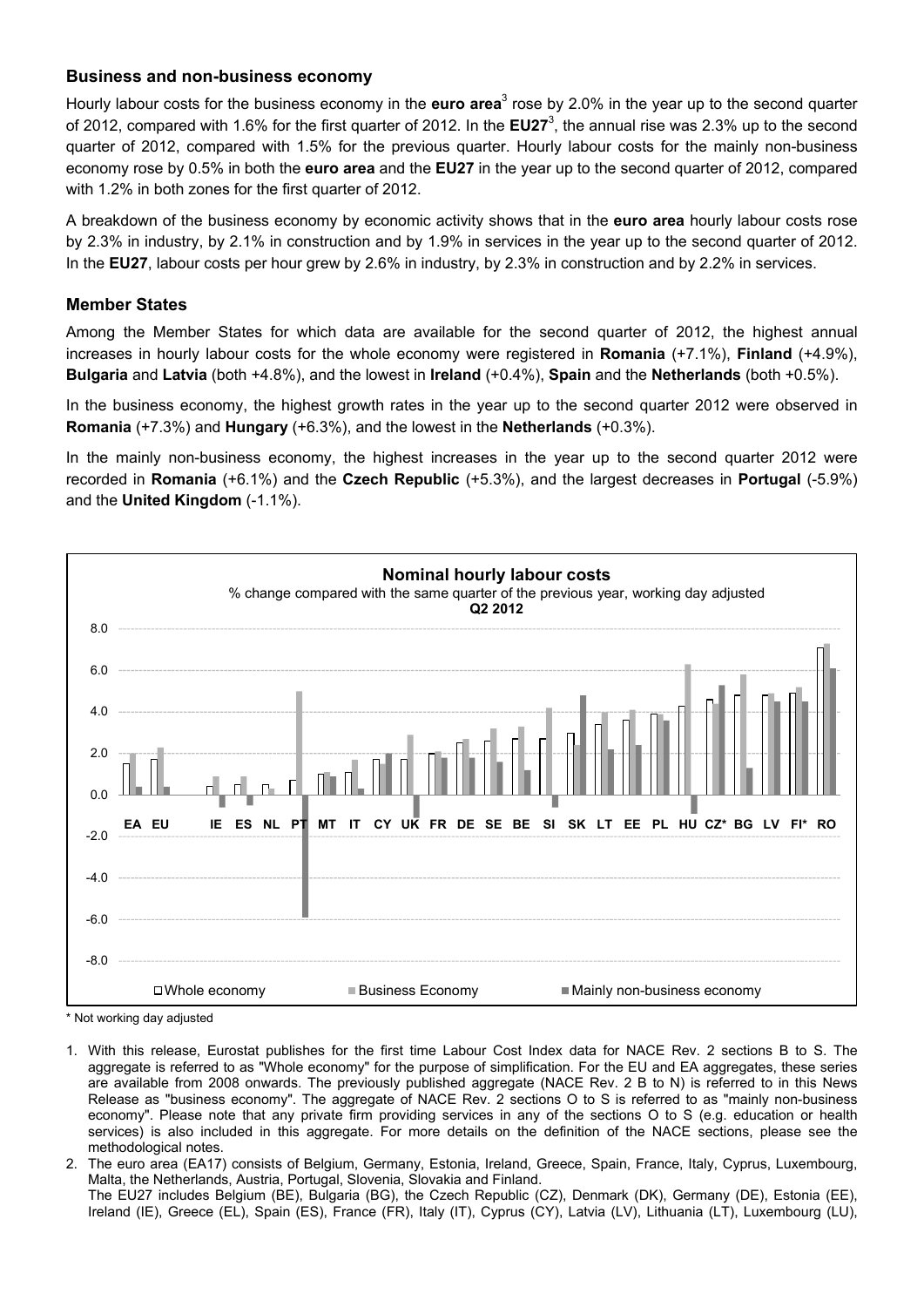Hungary (HU), Malta (MT), the Netherlands (NL), Austria (AT), Poland (PL), Portugal (PT), Romania (RO), Slovenia (SI), Slovakia (SK), Finland (FI), Sweden (SE) and the United Kingdom (UK).

3. Compared with News Release 89/2012 of 14 June 2012, annual growth rates for the business economy for the first quarter of 2012 are revised from +2.0% to +1.6% for the EA17 and from +1.7% to +1.5% for the EU27. This revision is mainly due to the inclusion of previously unavailable data for Germany, Ireland and Greece.

## **Labour Cost Index**

The Labour Cost Index is a short-term indicator showing the development of hourly labour costs incurred by employers. It is calculated dividing the labour cost by the number of hours worked, therefore the development of both variables, labour costs and hours worked, affect the evolution of the index. The quarterly changes in hourly employers' costs are measured for the total labour costs and the main components, namely wages and salaries on one hand, and labour costs other than wages and salaries (non-wage costs) on the other hand.

*Total Labour Costs (TOT***)** cover wage and non-wage costs less subsidies. It does not include vocational training costs or other expenditures such as recruitment costs, spending on working clothes, etc.

*Wage and salary costs (WAG***)** include direct remunerations, bonuses, and allowances paid by an employer in cash or in kind to an employee in return for work done, payments to employees saving schemes, payments for days not worked and remunerations in kind such as food, drink, fuel, company cars, etc.

Labour costs other than wages and salaries (OTH - non-wage costs) include the employers' social contributions plus employment taxes regarded as labour costs less subsidies intended to refund part or all of the employer's cost of direct remuneration.

The labour cost index covers the following economic activities:

- The business economy (NACE Rev. 2 sections B to N); for the EU/EA aggregates this accounts for about 70% of the labour costs of the whole economy. It can further be broken down into:
	- Industry (NACE Rev. 2 sections B to E); B Mining and quarrying, C Manufacturing, D Electricity, gas, steam and air conditioning supply, E Water supply; sewerage, waste management and remediation activities.
	- Construction (NACE Rev. 2 section F).
	- Services (NACE Rev. 2 sections G to N); G Wholesale and retail trade, repair of motor vehicles and motorcycles, H Transportation and storage, I Accommodation and food service activities, J Information and communication, K Financial and insurance activities, L Real estate activities, M Professional, scientific and technical activities, N Administrative and support service activities.
- The mainly non-business economy (NACE Rev. 2 sections O to S); for the EU/EA aggregates this accounts for about 30% of the labour costs of the whole economy. It contains O Public administration and defence; compulsory social security, P Education, Q Human health and social work activities, R Arts, entertainment and recreation, S Other service activities.

Data in the tables are shown as percentage changes compared with the same quarter of the previous year. To eliminate the effects of varying numbers of working days in the same quarters of different years (Easter and other moving holidays) these changes are presented in working day adjusted form. Indices are based on Regulation (EC) No 450/2003 of the European Parliament and of the Council concerning the European Union Labour Cost Index.

The data should not be considered as final as indices transmitted by Member States may be revised at a later date, in which case aggregates are recalculated.

Additional information on index levels and quarterly changes are available on the Eurostat internet site. Information on labour cost levels in euro and national currency are available at:

http://epp.eurostat.ec.europa.eu/statistics\_explained/index.php/Labour\_cost\_index\_-\_recent\_trends

#### **Other information**

*Luxembourg and Greece*: Eurostat estimates for missing data are used for the calculation of EU- and EA-aggregates. *Hungary*: The source data relates to private enterprises employing at least 5 persons and government organizations of all size classes.

#### **Related statistical domains**

Information on other earnings and labour cost indicators can be found on the Eurostat internet site under: Statistics Database / Population and social conditions / Labour market / Labour costs.

> Issued by: **Eurostat Press Office**

**Tim ALLEN Tel: +352-4301-33 444 eurostat-pressoffice@ec.europa.eu** 

Eurostat news releases on the internet: **http://ec.europa.eu/eurostat** 

For further information on data:

**Hannah KIIVER Tel: +352-4301-38 438** 

**Hubertus VREESWIJK Tel: +352-4301-34 323** 

**estat-labour-cost-indices@ec.europa.eu** 

Selected Principal European Economic Indicators: **http://ec.europa.eu/eurostat/euroindicators**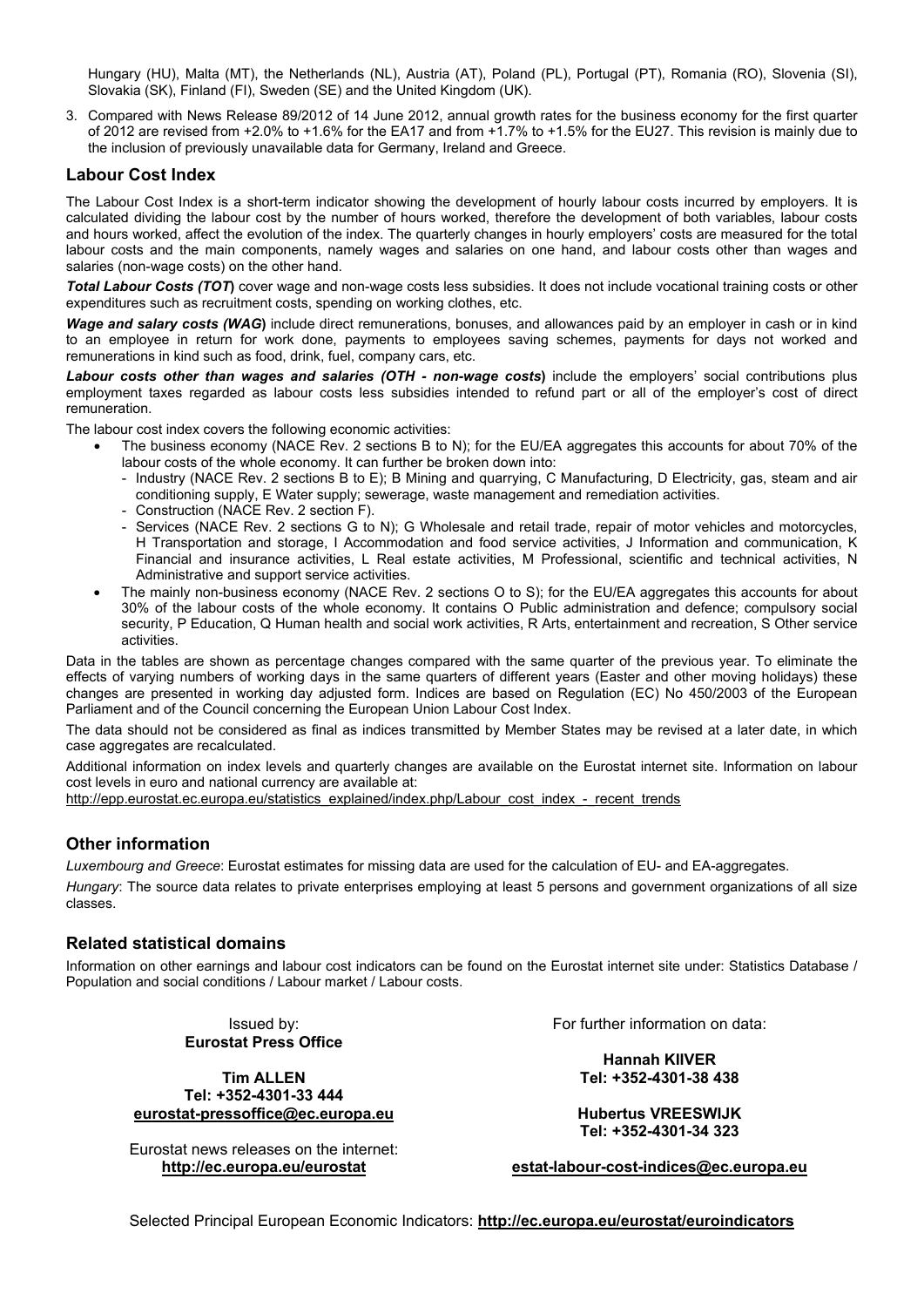## **Nominal hourly labour costs**

% change compared with same quarter of previous year – working day adjusted

|                        | Whole economy (NACE Rev.2 sections B to S) |              |              |              |              |              |              |              |              |              |              |              |              |              |              |
|------------------------|--------------------------------------------|--------------|--------------|--------------|--------------|--------------|--------------|--------------|--------------|--------------|--------------|--------------|--------------|--------------|--------------|
|                        |                                            | Q2 2011      |              |              | Q3 2011      |              |              | Q4 2011      |              |              | Q1 2012      |              |              | Q2 2012      |              |
|                        | <b>TOTAL</b>                               | <b>WAGES</b> | <b>OTHER</b> | <b>TOTAL</b> | <b>WAGES</b> | <b>OTHER</b> | <b>TOTAL</b> | <b>WAGES</b> | <b>OTHER</b> | <b>TOTAL</b> | <b>WAGES</b> | <b>OTHER</b> | <b>TOTAL</b> | <b>WAGES</b> | <b>OTHER</b> |
| <b>EA17</b>            | 2.4                                        | 2.2          | 3.0          | 2.2          | 2.0          | 2.8          | 2.2          | 2.1          | 2.6          | 1.5          | 1.6          | 1.3          | 1.6          | $1.7$        | $1.2$        |
| <b>EU27</b>            | 2.5                                        | 2.4          | 3.1          | 2.3          | 2.2          | 3.0          | 2.2          | 2.1          | 2.7          | 1.4          | 1.5          | 1.6          | 1.8          | 1.9          | $1.4$        |
| <b>BE</b>              | 2.8                                        | 3.1          | 2.0          | 2.1          | 1.9          | 2.6          | 3.1          | 3.1          | 3.2          | 3.0          | 3.1          | 2.8          | 2.7          | 2.7          | 2.8          |
| <b>BG</b>              | 9.8                                        | 9.5          | 11.7         | 7.7          | 7.6          | 7.8          | 9.3          | 9.1          | 10.5         | 6.0          | $7.0$        | 1.7          | 4.8          | 5.9          | 0.2          |
| $CZ^*$                 | 3.9                                        | 3.9          | 3.8          | 4.7          | 4.6          | 4.7          | 2.6          | 2.6          | 2.5          | 2.5          | 2.5          | 2.5          | 4.6          | 4.6          | 4.6          |
| <b>DK</b>              | 1.5                                        | 1.6          | 0.9          | 1.9          | 2.0          | 1.3          | 2.3          | 2.4          | 1.9          | 1.9          | 1.8          | 2.3          | 1.6          | 1.6          | 1.9          |
| DE                     | 3.4                                        | 3.4          | 3.4          | 2.7          | 2.9          | 1.9          | 3.1          | 3.3          | 2.5          | 1.8          | 2.1          | 0.6          | 2.5          | 3.0          | 0.7          |
| EE                     | 3.7                                        | 3.8          | 3.2          | 4.1          | 4.0          | 4.2          | 6.6          | 6.6          | 6.5          | 5.7          | 5.7          | 5.4          | 3.6          | 3.5          | 3.8          |
| IE.                    | $-0.9$                                     | $-1.5$       | 5.8          | 0.0          | 0.2          | 1.3          | $-0.8$       | $-1.0$       | $-0.2$       | 0.9          | 1.0          | 2.8          | 0.4          | 0.4          | 0.2          |
| <b>EL</b>              | $-2.9$                                     | $-2.1$       | $-3.9$       | $-4.2$       | $-4.7$       | $-5.5$       | $-8.1$       | $-6.4$       | $-12.3$      | $-11.5$      | $-10.9$      | $-12.5$      |              |              |              |
| ES                     | 1.1                                        | 0.7          | 2.2          | 3.0          | 2.6          | 4.3          | 2.3          | 2.0          | 3.3          | 1.9          | 1.7          | 2.3          | 0.5          | 0.5          | 0.2          |
| <b>FR</b>              | 3.0                                        | 2.6          | 3.9          | 2.5          | 2.1          | 3.6          | 3.0          | 2.4          | 4.3          | 2.1          | 2.1          | 2.2          | 2.0          | 2.0          | 2.1          |
| $\mathsf{I}\mathsf{T}$ | 1.0                                        | 0.9          | 1.4          | 1.0          | 0.7          | 1.7          | 1.1          | 1.0          | 1.5          | 0.3          | 0.3          | 0.3          | $1.1$        | $1.1$        | $1.2$        |
| <b>CY</b>              | 2.5                                        | 2.5          | 2.6          | 1.9          | 1.8          | 2.2          | 2.2          | 2.1          | 2.4          | 1.6          | 1.5          | 1.7          | $1.7$        | 1.6          | 2.1          |
| LV                     | 4.9                                        | 5.3          | 3.4          | 5.0          | 5.7          | 2.0          | 5.0          | 5.2          | 4.5          | 3.6          | 4.0          | 1.7          | 4.8          | 4.6          | 5.0          |
| LT                     | 2.7                                        | 2.9          | 2.3          | 2.7          | 2.8          | 2.7          | 3.8          | 4.1          | 3.1          | 4.1          | 3.8          | 4.8          | 3.4          | 2.8          | 4.9          |
| LU                     | 2.9                                        | 2.9          | 3.5          | 2.0          | 1.9          | 2.4          | 4.1          | 4.0          | 5.1          | 0.9          | 1.0          | 1.4          |              |              |              |
| HU                     | 5.8                                        | 4.8          | 5.0          | 5.2          | 5.1          | 4.8          | 7.3          | 7.5          | 7.6          | 2.6          | 2.4          | 3.7          | 4.3          | 5.0          | 6.4          |
| <b>MT</b>              | 1.7                                        | 1.3          | 3.2          | $1.1$        | 0.9          | 2.6          | $1.1$        | 1.1          | 1.7          | 0.7          | 0.9          | 1.2          | 1.0          | $1.2$        | 0.2          |
| <b>NL</b>              | 1.8                                        | 1.4          | 3.1          | 2.3          | 1.4          | 6.3          | 1.3          | 1.0          | 2.6          | 0.9          | 0.4          | 2.7          | 0.5          | 0.0          | 2.6          |
| <b>AT</b>              | 3.6                                        | 3.7          | 3.4          | 5.4          | 5.4          | 5.2          | 2.6          | 2.5          | 3.0          | 5.7          | 5.7          | 5.5          | 0.8          | $1.3$        | $1.1$        |
| <b>PL</b>              | 4.5                                        | 4.5          | 4.4          | 6.3          | 6.3          | 6.2          | 4.2          | 4.2          | 4.1          | 2.2          | 2.2          | 2.2          | 3.9          | 3.9          | 3.9          |
| PT                     | $-2.8$                                     | $-2.8$       | $-2.7$       | $-1.0$       | $-1.1$       | $-1.0$       | $-4.1$       | $-4.0$       | $-4.6$       | $-1.2$       | $-1.3$       | $-1.0$       | 0.7          | 0.7          | 0.4          |
| <b>RO</b>              | 2.4                                        | 2.4          | 2.3          | 10.0         | 10.0         | 10.0         | 9.7          | 9.8          | 9.7          | 4.4          | 4.4          | 4.4          | 7.1          | 7.0          | $7.1$        |
| SI                     | 2.9                                        | 2.9          | 3.0          | 2.0          | 2.4          | $-0.9$       | $-0.1$       | 0.4          | $-3.0$       | $-1.3$       | $-0.5$       | $-6.2$       | 2.7          | 3.6          | $-2.3$       |
| SK                     | 4.5                                        | 4.2          | 5.7          | 6.0          | 5.5          | 6.8          | 3.2          | 2.4          | 5.2          | 3.0          | 2.3          | 3.2          | 3.0          | 2.8          | 3.9          |
| $FI^*$                 | 2.8                                        | 2.7          | 3.3          | 2.7          | 2.5          | 3.3          | 2.9          | 2.8          | 3.5          | 3.5          | 3.3          | 4.0          | 4.9          | 4.8          | 5.4          |
| <b>SE</b>              | 2.8                                        | 2.6          | 3.4          | 2.7          | 2.5          | 3.3          | 2.8          | 2.5          | 3.4          | 2.7          | 2.5          | 3.0          | 2.6          | 2.5          | 2.9          |
| <b>UK</b>              | 2.8                                        | 3.0          | 4.6          | 1.5          | 1.5          | 3.1          | 1.9          | 1.9          | 3.2          | 0.3          | 0.7          | 2.0          | 1.7          | $1.7$        | $1.2$        |
| <b>NO</b>              |                                            |              |              |              |              |              |              |              |              |              |              |              |              | ÷            |              |

Labour cost data are subject to revision, in particular for the latest quarters, when new source data become available.<br>: Data not available<br>\* Not working day adjusted

TOTAL = total labour costs WAGES = wage and salary costs OTHER = non-wage costs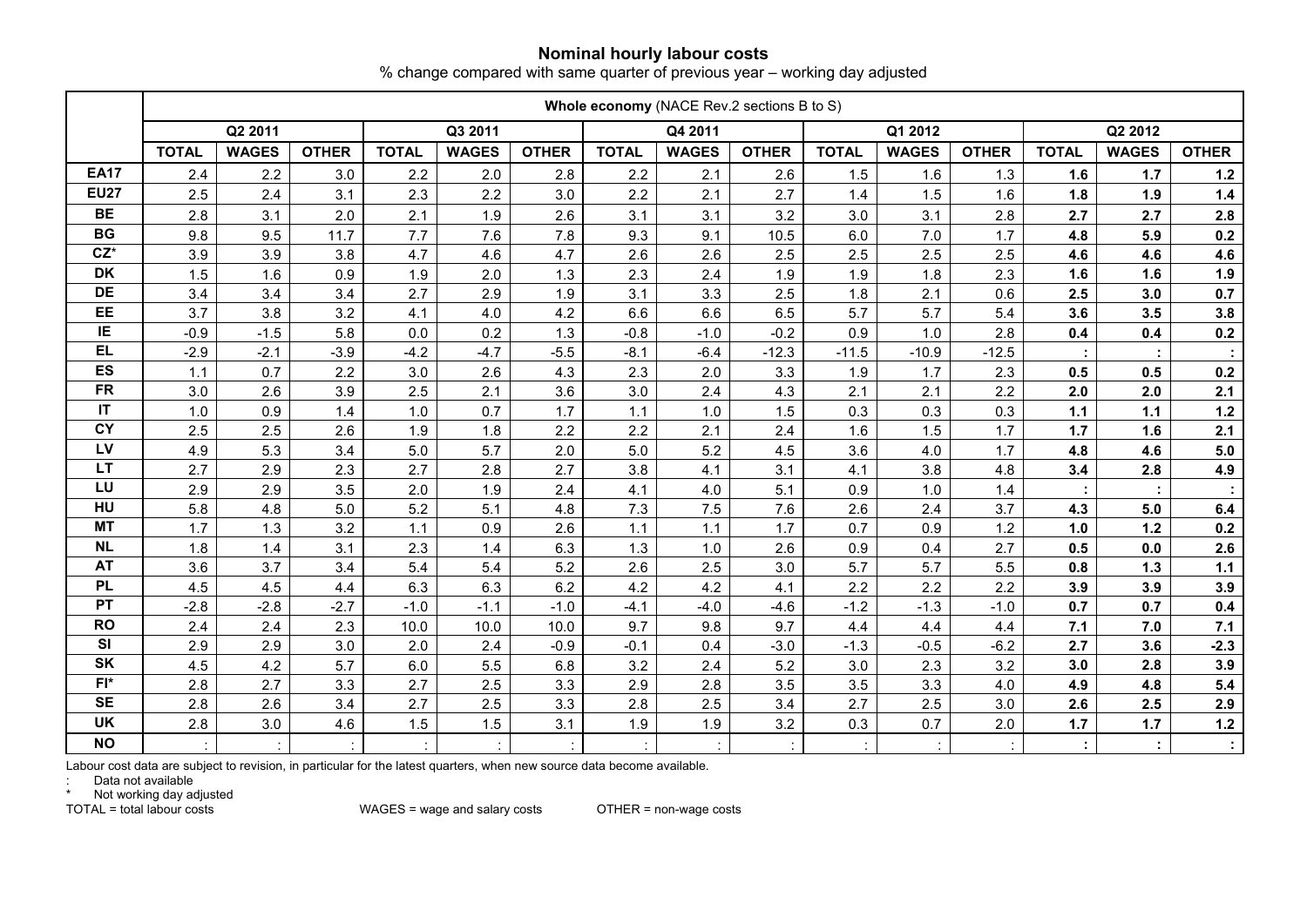#### **Nominal hourly labour costs for the business and mainly non-business economy**

% change compared with same quarter of previous year – working day adjusted

|             |                                  |            |            | <b>Business economy</b><br>(NACE Rev. 2 section B to N) |            |            | Mainly non-business economy<br>(NACE Rev. 2 section O to S) |                |            |                |            |            |             |            |  |  |
|-------------|----------------------------------|------------|------------|---------------------------------------------------------|------------|------------|-------------------------------------------------------------|----------------|------------|----------------|------------|------------|-------------|------------|--|--|
|             | Q2/11<br>Q3/11<br>Q1/12<br>Q4/11 |            |            |                                                         |            | Q2 2012    |                                                             | Q3/11<br>Q2/11 |            | Q1/12<br>Q4/11 |            |            |             |            |  |  |
|             | <b>TOT</b>                       | <b>TOT</b> | <b>TOT</b> | <b>TOT</b>                                              | <b>TOT</b> | <b>WAG</b> | <b>OTH</b>                                                  | <b>TOT</b>     | <b>TOT</b> | <b>TOT</b>     | <b>TOT</b> | <b>TOT</b> | <b>WAG</b>  | <b>OTH</b> |  |  |
| <b>EA17</b> | 3.0                              | 2.6        | 2.8        | 1.6                                                     | 2.0        | 2.2        | 1.5                                                         | 1.0            | 1.6        | 0.9            | 1.2        | 0.5        | 0.6         | 0.4        |  |  |
| <b>EU27</b> | 3.1                              | 2.6        | 2.7        | 1.5                                                     | 2.3        | 2.5        | 1.8                                                         | 1.2            | 1.7        | 1.1            | 1.2        | 0.5        | 0.5         | 0.5        |  |  |
| <b>BE</b>   | 2.8                              | 2.5        | 2.6        | 3.1                                                     | 3.3        | 3.3        | 3.4                                                         | 2.8            | 1.0        | 4.5            | 2.6        | $1.2$      | 1.4         | 0.5        |  |  |
| <b>BG</b>   | 12.0                             | 10.4       | 11.7       | 6.8                                                     | 5.8        | 6.9        | 1.3                                                         | 3.0            | 0.5        | 2.0            | 3.4        | $1.3$      | 2.3         | $-2.9$     |  |  |
| $CZ^*$      | 4.2                              | 4.9        | 2.5        | 2.4                                                     | 4.4        | 4.4        | 4.4                                                         | 2.9            | 3.8        | 2.7            | 2.8        | 5.3        | 5.3         | 5.3        |  |  |
| <b>DK</b>   | 2.5                              | 2.5        | 2.9        | 1.9                                                     | 1.5        | 1.5        | 1.8                                                         | $\mathbf{C}$   | C          | $\mathbf{C}$   | 1.7        | 1.9        | 1.9         | 2.3        |  |  |
| <b>DE</b>   | 3.7                              | 2.8        | 3.5        | 1.7                                                     | 2.7        | 3.2        | 0.8                                                         | 2.5            | 2.5        | 2.4            | 2.0        | 1.8        | 2.2         | 0.5        |  |  |
| EE          | 4.5                              | 4.9        | 7.2        | 7.2                                                     | 4.1        | 4.1        | 4.2                                                         | 1.5            | 2.0        | 4.8            | 1.2        | 2.4        | 2.2         | 2.8        |  |  |
| IE          | $-2.0$                           | $-0.4$     | $-1.2$     | 0.8                                                     | 0.9        | $1.1$      | $-1.8$                                                      | 1.4            | 0.7        | 0.1            | 1.0        | $-0.6$     | $-1.0$      | 4.5        |  |  |
| <b>EL</b>   | $-3.7$                           | $-7.5$     | $-5.1$     | $-8.9$                                                  |            |            |                                                             | $-2.0$         | 1.5        | $-12.6$        | $-15.7$    |            |             |            |  |  |
| ES          | 2.6                              | 3.7        | 2.9        | 2.2                                                     | 0.9        | $1.1$      | 0.1                                                         | $-2.4$         | 1.5        | 1.1            | 1.3        | $-0.5$     | $-0.9$      | 0.6        |  |  |
| <b>FR</b>   | 3.4                              | 3.0        | 3.4        | 2.1                                                     | 2.1        | 2.1        | 2.2                                                         | 2.1            | 1.3        | 2.1            | 2.2        | 1.8        | 1.8         | 1.8        |  |  |
| IT          | 2.4                              | 1.8        | 2.6        | 0.7                                                     | 1.7        | 1.7        | 1.6                                                         | $-1.0$         | $-0.2$     | $-0.9$         | $-0.4$     | 0.3        | 0.1         | 0.6        |  |  |
| <b>CY</b>   | 2.6                              | 1.2        | 1.7        | 1.2                                                     | 1.5        | 1.5        | 1.8                                                         | 2.3            | 3.2        | 2.8            | 2.1        | 2.0        | 2.0         | 2.1        |  |  |
| LV          | 3.3                              | 3.5        | 4.5        | 3.9                                                     | 4.9        | 4.9        | 4.8                                                         | 8.5            | 6.8        | 6.4            | 2.3        | 4.5        | 4.0         | 5.5        |  |  |
| <b>LT</b>   | 3.1                              | 2.9        | 3.5        | 4.3                                                     | 4.0        | 3.1        | 6.1                                                         | 2.1            | 2.3        | 4.5            | 3.3        | 2.2        | 2.2         | 2.4        |  |  |
| LU          | 2.9                              | 2.3        | 4.2        | 0.9                                                     |            |            |                                                             | 3.0            | 0.9        | 3.6            | 1.0        |            |             |            |  |  |
| HU          | 5.4                              | 4.2        | 6.5        | 3.8                                                     | 6.3        | 6.5        | 7.4                                                         | 6.9            | 7.7        | 9.4            | $-0.7$     | $-0.9$     | 1.2         | 3.5        |  |  |
| <b>MT</b>   | 1.7                              | 1.4        | 1.3        | 0.8                                                     | $1.1$      | 1.2        | 0.6                                                         | 1.7            | 0.5        | 0.7            | 0.6        | 0.9        | 1.0         | $-0.2$     |  |  |
| <b>NL</b>   | 2.2                              | 2.7        | 1.5        | 0.9                                                     | 0.3        | $-0.2$     | 2.6                                                         | 1.0            | 1.7        | 0.7            | 0.9        | 0.8        | 0.4         | 2.5        |  |  |
| <b>AT</b>   | 4.0                              | 5.0        | 2.5        | 4.4                                                     | 2.9        | 3.5        | 3.3                                                         | 2.4            | 6.5        | 3.4            | 10.6       | c          | $\mathbf c$ | C          |  |  |
| <b>PL</b>   | 4.6                              | 5.6        | 4.2        | 2.5                                                     | 3.9        | 3.9        | 3.9                                                         | 4.4            | 7.8        | 4.1            | 1.9        | 3.6        | 3.5         | 3.7        |  |  |
| <b>PT</b>   | $-0.8$                           | 0.8        | $-1.7$     | 1.5                                                     | 5.0        | 5.0        | 5.2                                                         | $-5.6$         | $-4.2$     | $-8.2$         | $-6.0$     | $-5.9$     | $-6.2$      | $-5.3$     |  |  |
| <b>RO</b>   | 7.1                              | 7.9        | 8.6        | 5.2                                                     | 7.3        | 7.3        | 7.3                                                         | $-10.6$        | 17.7       | 15.1           | 1.8        | 6.1        | 6.1         | 6.2        |  |  |
| <b>SI</b>   | 4.3                              | 2.0        | $-0.3$     | $-1.2$                                                  | 4.2        | 5.2        | $-1.6$                                                      | $-0.3$         | 1.7        | 0.8            | $-1.7$     | $-0.6$     | $-0.1$      | $-3.9$     |  |  |
| <b>SK</b>   | 6.6                              | 7.3        | 4.2        | 2.8                                                     | 2.4        | 2.1        | 3.2                                                         | $-0.7$         | 3.2        | 0.4            | 3.5        | 4.8        | 4.5         | 5.8        |  |  |
| $FI^*$      | 2.6                              | 2.1        | 3.7        | 1.9                                                     | 5.2        | 5.0        | 6.0                                                         | 2.8            | 3.3        | 2.4            | 5.5        | 4.5        | 4.5         | 4.6        |  |  |
| <b>SE</b>   | 3.1                              | 2.8        | 2.8        | 3.0                                                     | 3.2        | 3.2        | 3.4                                                         | 2.4            | 2.6        | 2.6            | 2.1        | 1.6        | 1.3         | 2.2        |  |  |
| <b>UK</b>   | 3.0                              | 1.9        | 2.1        | 0.4                                                     | 2.9        | 2.8        | 2.4                                                         | 2.4            | 0.6        | $1.2$          | 0.1        | $-1.1$     | $-1.0$      | $-1.3$     |  |  |
| <b>NO</b>   | 4.1                              | 3.9        | 3.4        | 4.5                                                     | 5.1        | 5.2        | 5.0                                                         |                |            |                |            |            |             |            |  |  |

Labour cost data are subject to revision, in particular for the latest quarters, when new source data become available.

c Confidential

: Data not available

\* Not working day adjusted<br>TOT = total labour costs

 $WAG$  = wage and salary costs  $OTH$  = non-wage costs